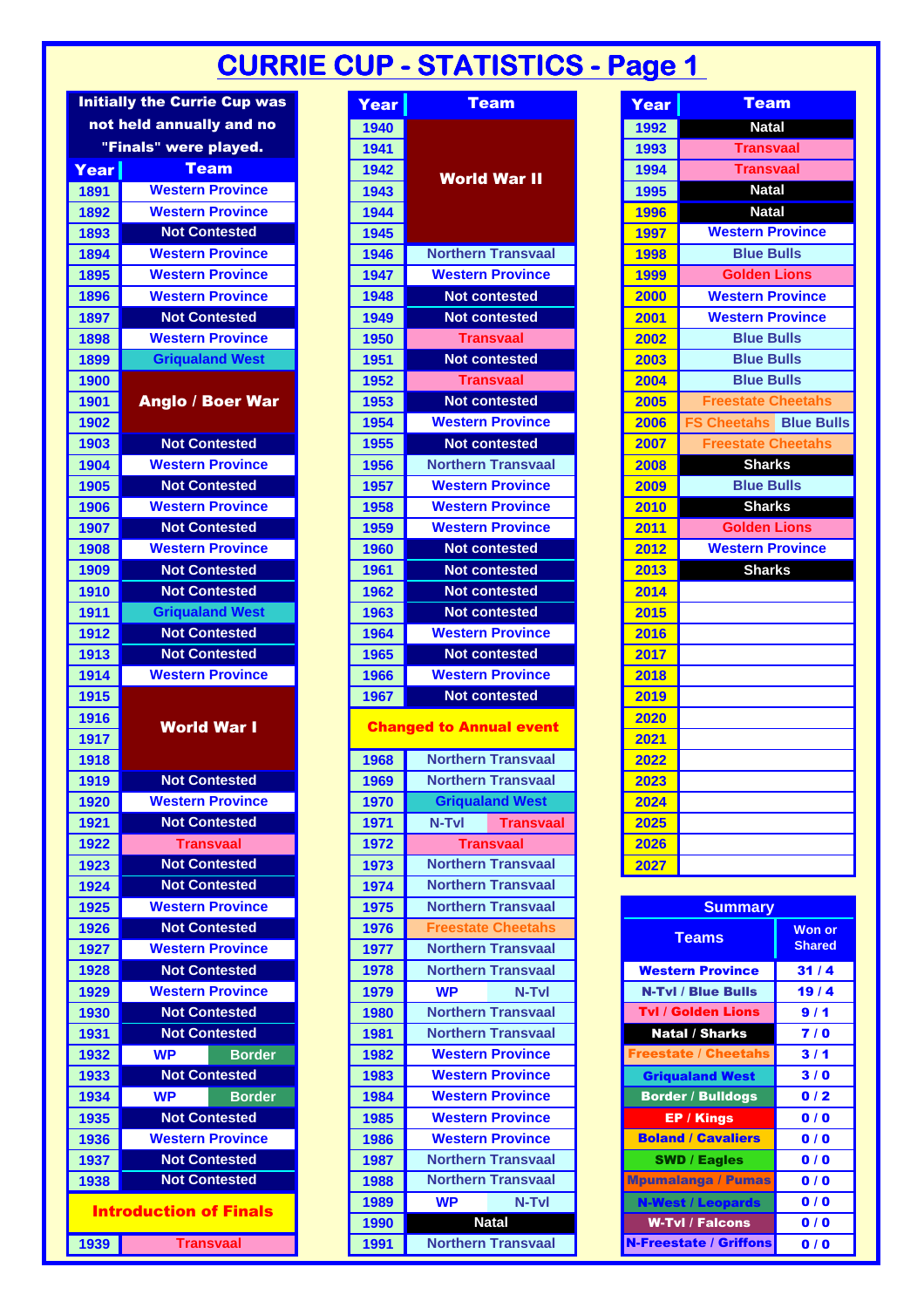## **CURRIE CUP - STATISTICS - Page 2**

| 1996       | <b>Teams</b>       |    | Won Draw Log Pts |
|------------|--------------------|----|------------------|
| <b>1st</b> | <b>Natal</b>       | 12 | 24               |
|            | Northern Transvaal |    | $22 \,$          |
| 3rd        | reestate           |    |                  |
| 4th        | ransvaal           |    | 19               |

| 1997 | <b>Teams</b>             |    | Won Draw Log Pts | <b>1997 FINAL</b>         |    |
|------|--------------------------|----|------------------|---------------------------|----|
| 1st  | <b>Nestern Province</b>  | 12 | 58               | <b>Western Province</b>   | 14 |
|      | <b>Sharks</b>            | 12 | 57               | <b>Freestate Cheetahs</b> | 12 |
| 3rd  | <b>reestate Cheetahs</b> |    |                  |                           |    |
| 4th  | <b>Golden Lions</b>      |    | 45               |                           |    |

| <b>1998</b>     | <b>Teams</b>            |    | Won Draw Log Pts | <b>1998 FINAL</b>       |  |
|-----------------|-------------------------|----|------------------|-------------------------|--|
| 1 <sub>st</sub> | <b>Grigualand West</b>  |    |                  | <b>Blue Bulls</b>       |  |
| 2nd             | <b>Blue Bulls</b>       | 10 | 49               | <b>Western Province</b> |  |
| 3rd             | <b>Sharks</b>           | 9  | 47               |                         |  |
| 4th             | <b>Western Province</b> | 10 |                  |                         |  |

| 1999 | <b>Teams</b>              |    | Won   Draw   Log Pts | <b>1999 FINAL</b>   |    |
|------|---------------------------|----|----------------------|---------------------|----|
| 1st  | <b>Golden Lions</b>       | 11 | 51                   | <b>Golden Lions</b> | 32 |
|      | <b>Sharks</b>             | 10 | 51                   | Sharks              |    |
| 3rd  | <b>Freestate Cheetahs</b> |    |                      |                     |    |
| 4th  | <b>SWD Eagles</b>         |    | 45                   |                     |    |

| 2000 | <b>Teams</b>            |    | Won Draw Log Pts | <b>2000 FINAL</b>       |    |
|------|-------------------------|----|------------------|-------------------------|----|
| 1st  | <b>Sharks</b>           | 12 | 25.              | <b>Western Province</b> | 25 |
|      | <b>Western Province</b> | 12 | 24               | <b>Sharks</b>           | 15 |
|      | <b>Golden Lions</b>     |    | 21               |                         |    |
| 4th  | reestate Cheetahs       |    |                  |                         |    |

| 2001 | <b>Teams</b>             |   | Won   Draw   Log Pts |
|------|--------------------------|---|----------------------|
| 1st  | <b>Nestern Province</b>  |   |                      |
|      | <b>Sharks</b>            | 5 | 24                   |
|      | <b>Golden Lions</b>      |   | 24                   |
| 4th  | <b>reestate Cheetahs</b> |   |                      |

| 2002            | <b>Teams</b>              |   | Won   Draw   Log Pts |
|-----------------|---------------------------|---|----------------------|
| 1 <sub>st</sub> | <b>Sharks</b>             | 5 | 28                   |
| 2nd             | <b>Freestate Cheetahs</b> |   |                      |
| 3rd             | <b>Golden Lions</b>       |   | 26                   |
| 4th             | <b>Blue Bulls</b>         |   | 25                   |

| 2003 | <b>Teams</b>            |                 | <b>Won Draw Log Pts</b> |
|------|-------------------------|-----------------|-------------------------|
| 1st  | <b>Blue Bulls</b>       | 11              | 55                      |
|      | <b>Sharks</b>           | 10 <sup>°</sup> | 52                      |
|      | <b>Nestern Province</b> |                 | 51                      |
| 4th  | <b>Golden Lions</b>     |                 | 44                      |

| 2004            | <b>Teams</b>               |  | <b>Won Draw Log Pts</b> | <b>2004 FINAL</b>            |    |  |
|-----------------|----------------------------|--|-------------------------|------------------------------|----|--|
| 1 <sub>st</sub> | <b>Blue Bulls</b>          |  | 56                      | <b>Blue Bulls</b>            | 42 |  |
|                 | <b>Western Province</b>    |  | 46                      | <b>Freestate Cheetahs</b>    | 33 |  |
| 3rd             | <b>IFreestate Cheetahs</b> |  |                         | <b>TOP TRI SCORER</b>        |    |  |
|                 | <b>Golden Lions</b>        |  | 45                      | <b>Etienne Botha-B/Bulls</b> | 16 |  |

| <b>1996 FINAL</b> |  |
|-------------------|--|
| <b>Natal</b>      |  |
| Transvaal         |  |

| <b>1997 FINAL</b>         |    |
|---------------------------|----|
| <b>Western Province</b>   | 14 |
| <b>Freestate Cheetahs</b> |    |

| <b>1998 FINAL</b>       |    |
|-------------------------|----|
| <b>Blue Bulls</b>       | 24 |
| <b>Western Province</b> | 20 |

| <b>1999 FINAL</b>   |  |
|---------------------|--|
| <b>Golden Lions</b> |  |
| <b>Sharks</b>       |  |

| <b>2000 FINAL</b>       |    |
|-------------------------|----|
| <b>Western Province</b> | 25 |
| <b>Sharks</b>           |    |

| <b>2001 FINAL</b>       |      |
|-------------------------|------|
| <b>Western Province</b> | 29   |
| <b>Sharks</b>           | י כי |

| <b>2002 FINAL</b>   |    |
|---------------------|----|
| <b>Blue Bulls</b>   | 31 |
| <b>Golden Lions</b> |    |

| <b>2003 FINAL</b> |     |
|-------------------|-----|
| <b>Blue Bulls</b> | 40  |
| <b>Sharks</b>     | ٩Ć. |

| <b>2004 FINAL</b>            |    |
|------------------------------|----|
| <b>Blue Bulls</b>            | 42 |
| <b>Freestate Cheetahs</b>    |    |
| <b>TOP TRI SCORER</b>        |    |
| <b>Etienne Botha-B/Bulls</b> | 16 |